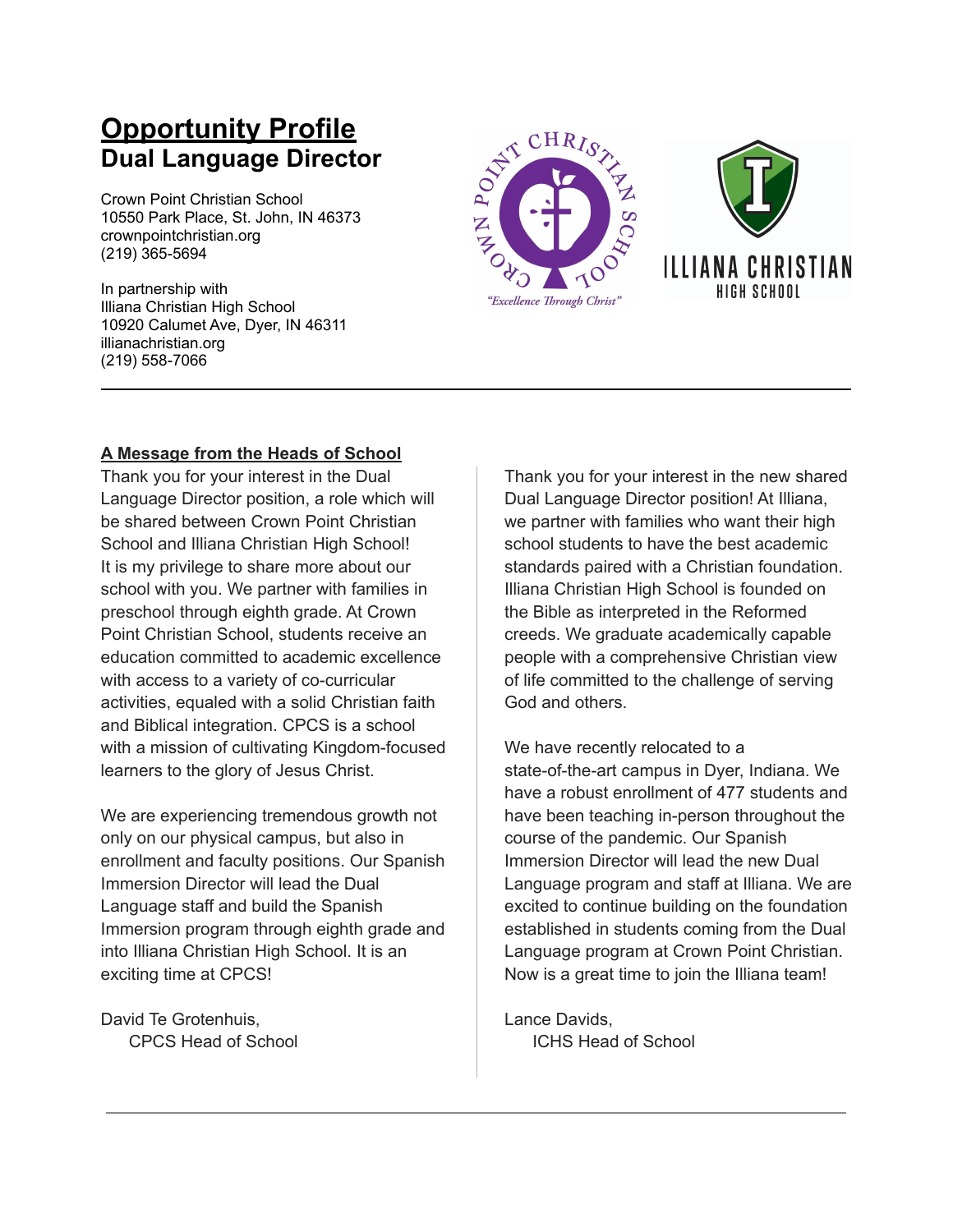#### **A Message from CPCS's Current Dual Language Director**

Dear Prospective Dual Language Director,

Thank you for your interest in the Spanish Immersion Director position at Crown Point Christian School in St. John, Indiana. We hope you will dig deep into this Opportunity Profile to learn more about Crown Point Christian's story of God's faithfulness and our Dual Language program. It is a tremendously exciting time for Crown Point Christian School. Next year CPCS will have scaled the Spanish Immersion program from Kindergarten through eighth grade, and we are partnering with Illiana Christian High School to bring Spanish Immersion to the high school for the start of the 2023-2024 school year.

The Spanish Immersion program at Crown Point Christian School is an early total immersion program with a dedicated classroom teacher at each grade level. From Kindergarten through fifth grade, all subjects are taught in Spanish so that the students acquire a second language through content instruction, educational discourse, and social interaction. Beginning in third grade, students are taught one content area in English with the integration of English specific skills. Upon entering middle school, students continue to grow their language skills in accordance with their academic and cognitive development with fifty percent of their instruction in the Spanish language.

Crown Point Christian School and Illiana Christian High School are seeking a full-time Director to serve as the Director of the Dual Language Programs at our schools. The candidate must be a committed Christian educator. We desire a candidate who is fluent in both Spanish and English with a passion for immersion education. Applications will be accepted until the position is filled. Interested applicants can view this opportunity and others at [www.crownpointchristian.org](http://www.crownpointchristian.org/) under About >> Career Opportunities. If you are interested in pursuing this opportunity, we encourage you to begin the application process.

Lisa Flipse,

CPCS Dual Language Director

#### **CPCS Mission Statement**

Crown Point Christian School cultivates Kingdom-focused learners to transform the world in the name of Jesus.

## **ICHS Mission Statement**

Illiana Christian High School is founded on the Bible as interpreted in the Reformed creeds. We graduate academically capable people with a comprehensive Christian view of life committed to the challenge of serving God and others.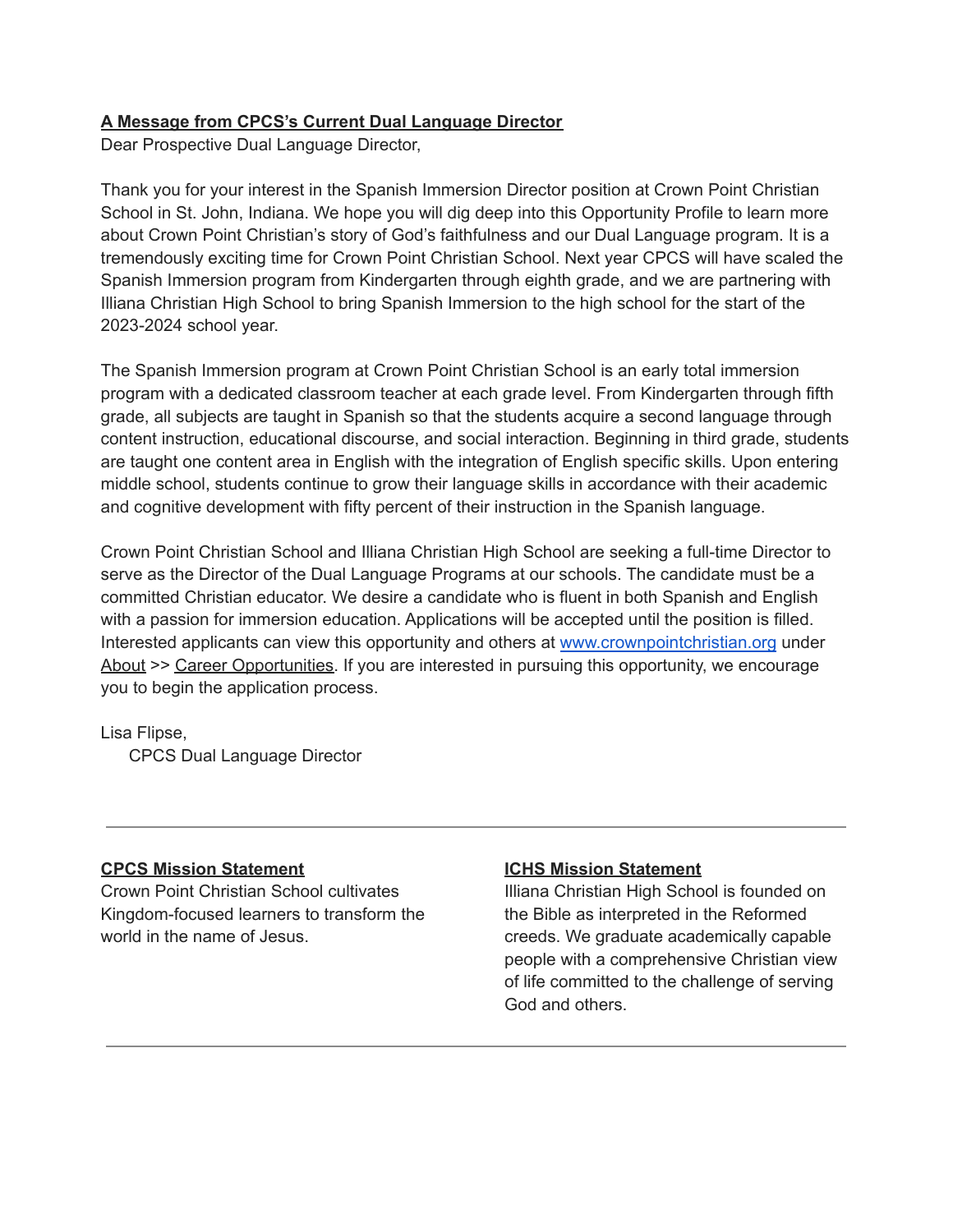#### **Position Overview**

#### **Job Description:**

This is a full-time position overseeing the implementation of excellent Dual Language programs at Crown Point Christian School and Illiana Christian High School that aligns and fulfills the mission of the schools.

#### **Qualifications:**

- Follower of Jesus
- Educational training or experience
- Knowledge of language immersion education
- Bilingual
- Leadership skills

## **Desirable Traits:**

- Passion for language and culture
- Professional and ethical
- Positive attitude
- Independent worker and team player
- Demonstrates interpersonal and conflict resolution skills in working with teachers and parents

#### **Duties and Responsibilities:**

- Develop and grow the dual language program.
- Maintain regular contact with school leaders regarding program needs.
- Communicate effectively with parents regarding how our program works around immersion education.
- Gather ongoing student data.
- Oversee dual language materials and curriculum.
- Aid in the hiring of dual language teachers.
- Help to find substitutes for absent dual language teachers or substitute yourself.
- Find ways to integrate both English and Spanish track students within the school.
- Hold teachers accountable for completing annual Addalingua training.
- Serve as the liaison between CPCS and ICHS leadership and staff.
- Work with the registrar at ICHS to schedule Dual Language classes.

## **For More Information:**

To learn more about our program and schools, please visit:

- [www.illianachristian.org](http://www.illianachristian.org)
- [www.crownpointchristian.org](https://www.crownpointchristian.org/)

## **Take the Next Step:**

Interested candidates may submit a letter of interest and resume to [lflipse@crownpointchristian.org](mailto:lflipse@crownpointchristian.org).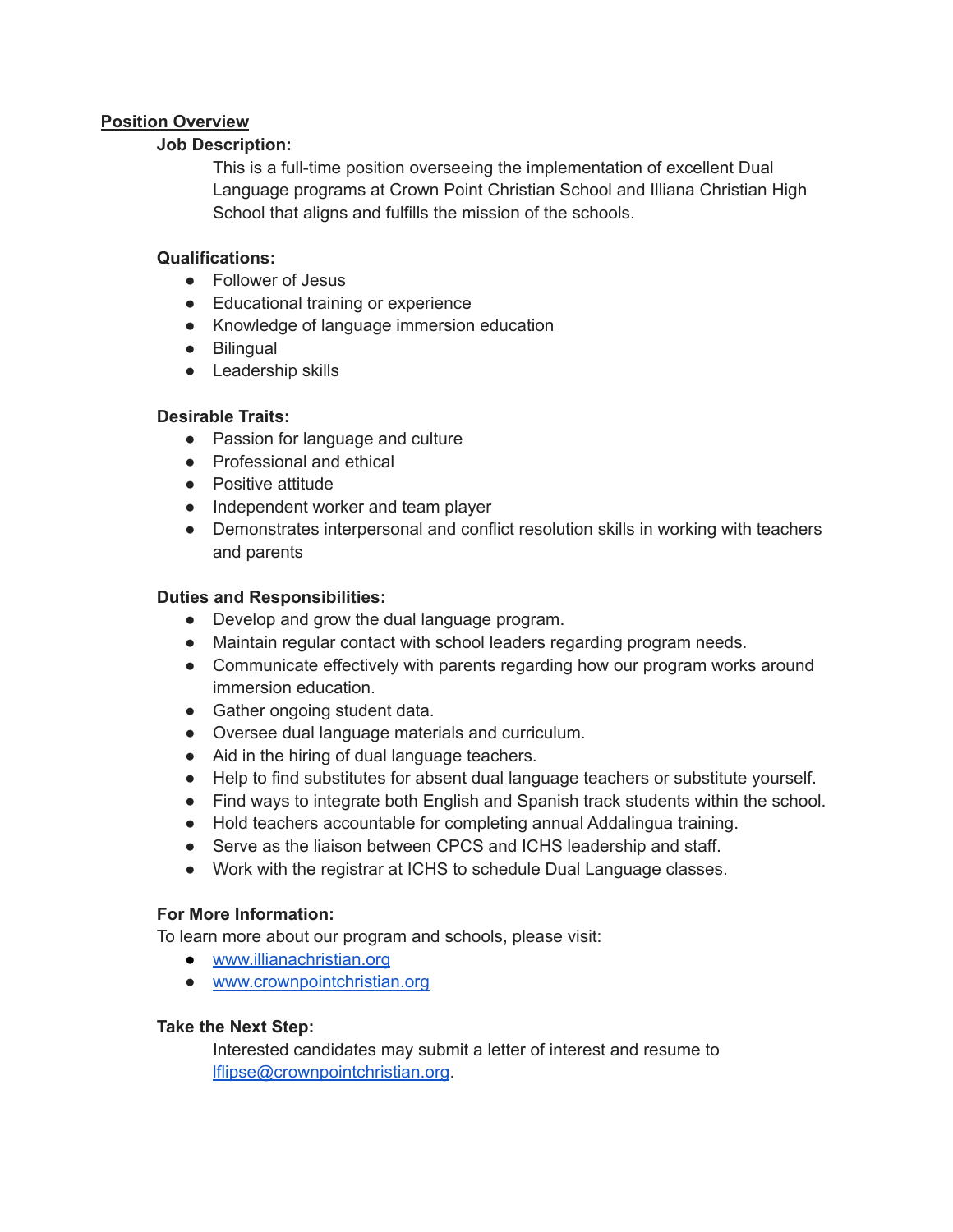



## **History of Crown Point Christian School**

Crown Point Christian School has experienced God's provision and protection throughout our 35+ year history, as we've grown from a handful of students in 1984 in a borrowed church building in Crown Point to nearly 800 students learning on our twenty-acre campus in St. John, Indiana.

Crown Point Christian School's first building was completed in 2006 and since then the school has undergone six building expansions. We are in the midst of planning the seventh campus addition, with a goal of breaking ground in the Spring of 2022. CPCS is a diverse body of believers, representing more than sixty churches in the area.

## **History of Illiana Christian High School**

Established in 1944, Illiana Christian High School served the Lansing, Illinois community until moving to Dyer, Indiana in 2018. One thing has remained the same throughout the many years of changes here at Illiana, and that is our purpose. Teachers, students, parents, and constituents want this to be a place of academic and social growth, but most of all a place to become a better-equipped servant of Christ.

Our hope and prayer is for the Lord to continue to bless all who work, study, learn, and grow at Illiana. If you want to be a part of this mission and story, explore what we offer through our website or set up a visit at Illiana's Dyer, Indiana campus!

## **CPCS Accreditation**

Crown Point Christian School is independently accredited for Early Education-8th Grade by the State of Indiana through standards of excellence established by our accrediting agency, Christian Schools International (CSI). The school participates in the Indiana Choice Scholarship Program which allows students in low- and middle-income families to receive tuition vouchers.

#### **ICHS Accreditation**

We are fully accredited by AdvancED and Christian Schools International. We are also recognized by the State of Indiana. We do require that all teachers have a Bachelor's degree and be state-certified. Also, our teachers are required to earn a Master's degree in order to continue teaching at Illiana. Most of our teachers have master's degrees.